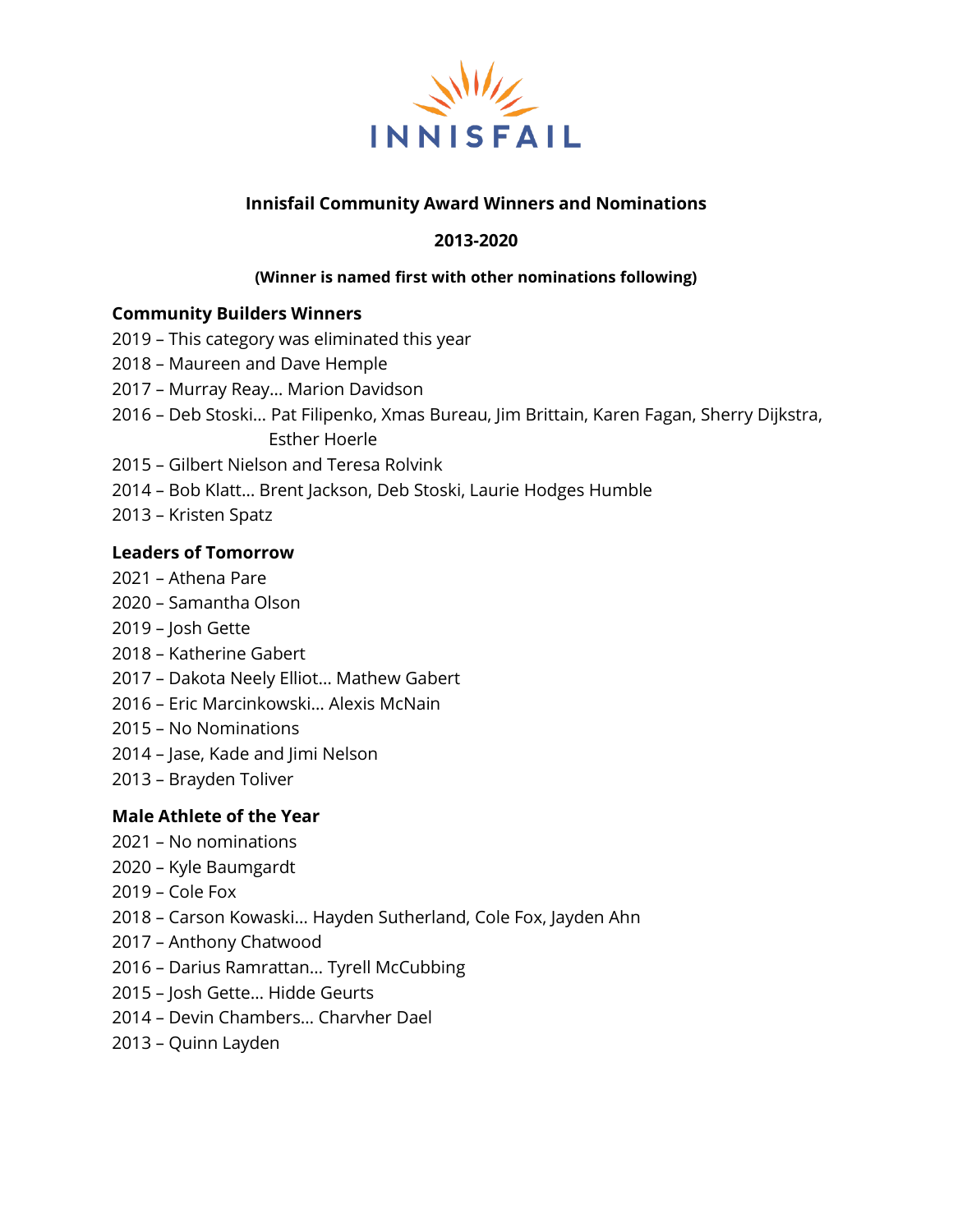

## **Female Athlete of the Year**

- Mabel Weddell
- Sarah Gette
- Arianna Anderson
- Darby DeRuyter… Reanna Phillips, Presley Bush
- Jayda Thompson
- Faith Gette… Nikki Norlin
- Courtney Dickson… Emily Lucas, Paige Dunbar
- Amy Severtson
- Kirsten Baumgardt

## **Coach of the Year**

- No Nominations
- Jon Weddell
- Curt Flewelling
- Brett Littlefair
- Cole Douglas
- Trevor Wooff… Bernie Vanderham
- Desmond Bouteiller… Trevor Wooff
- Trey Christensen… Derek Baird, Kent Baumguardt
- Tom DeRuyter

### **Culture Award**

- Dale Dunham
- Devin Cooper
- Innisfail Town Theatre
- Jacalyn Bryant
- Iris White
- Grace Gresos… Adele Beaudoin
- Betty Hobbs… Chris and Diana Bushell
- Anna Lenters
- Hazel Holoboff

# **Sports Team of the Year**

- Innisfail Dolphins Swim Club
- Innisfail Atom B Flyers
- Innisfail U13 AA Hawks Baseball
- Innisfail Merchants